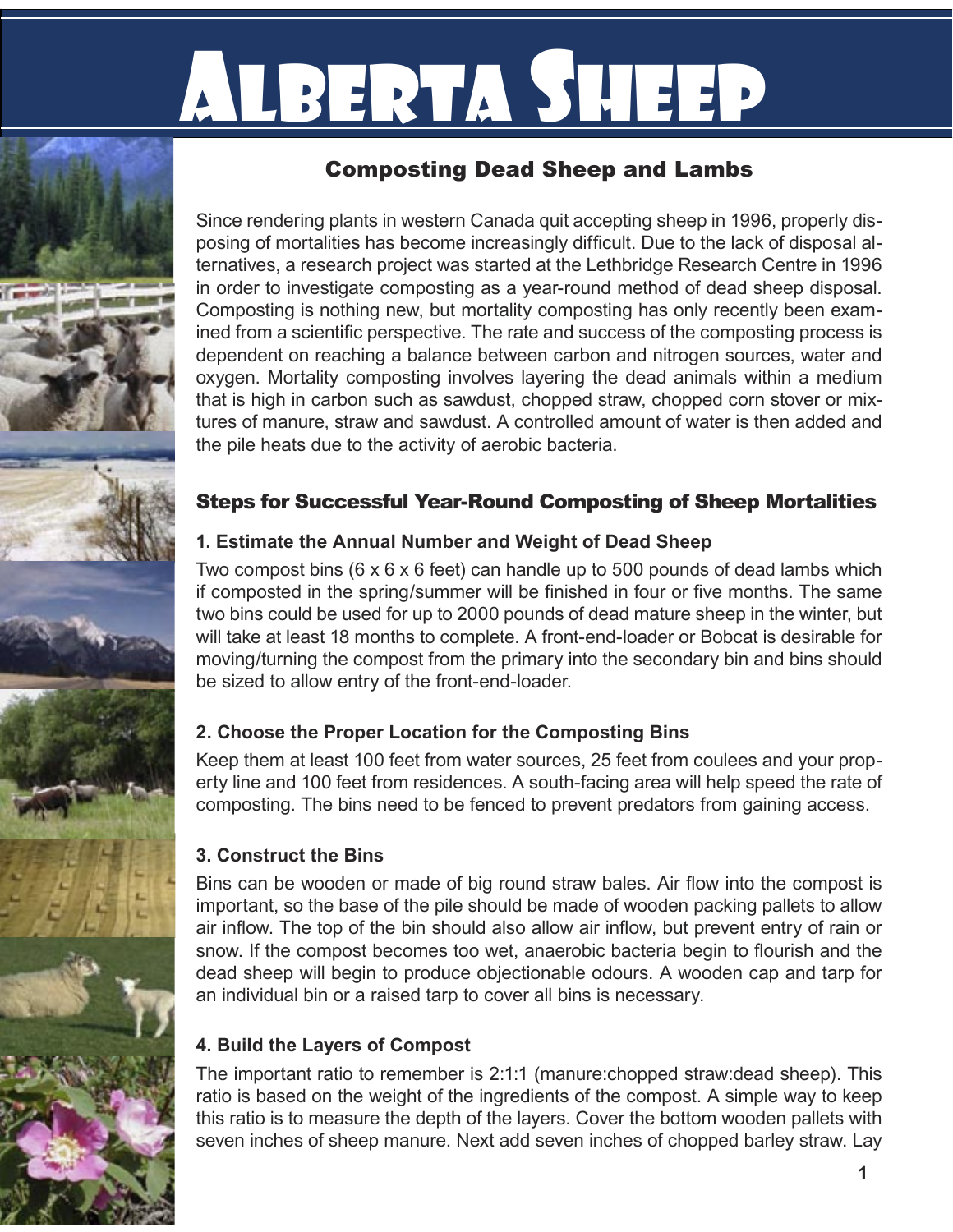the dead sheep on the straw in a single layer, keeping the dead sheep at least six inches from the outside edge of the bin. After each dead sheep is laid on the straw, cover it with a thin layer of sheep manure. Once all dead sheep are in place, add another seven inches of manure on top of sheep and top with seven inches more chopped straw. If the bin is six feet high, it is possible to build another compost on top of the first.

#### **5. Activate the Compost**

Water is needed to start the compost cooking. For our six foot composters we added 150 litres (35 gallons) of water. It is best to add the water before adding the top layer of chopped straw. The compost should be moist but not over wet. It is important to have a supply of manure protected from rain and snow. A layer of wet manure in the compost will keep the compost from heating properly (and release unpleasant odours when the pile is turned).

#### **6. Check the Temperature**

A long stainless steel thermometer used to check grain bins for heating will work well for monitoring compost. Put the thermometer in the centre of the pile. The compost should reach at least 60°C within a week of adding the water (if composting in the summer) or within two weeks (if composting in the winter). Additional water may be needed when composting in the summer. If adding water does not cause an immediate increase in temperature, it is time to turn the compost into the secondary bin.

#### **7. Turn the Compost**

Turning the compost is very important. Turning adds oxygen and mixes the compost to ensure complete decomposition of the dead sheep. If the compost was too wet in the primary bin, turning the compost into the secondary bin can save the day. Fill the front-end-loader bucket with the top layers of the bin. Raise the bucket as high as is safe and then drop the compost into the secondary bin. Check the temperature in the secondary bin after turning. Even in the winter, the temperature of the secondary bin should rise to 60°C within a week of turning.

#### **8. What Is Left at the End of Composting?**

After the temperature of compost in the secondary bin falls to within a few degrees of the current outdoor temperature, the compost is essentially finished. All soft tissues should have disappeared and only a few bones from old ewes remain (lamb bones tend to disappear completely). Residual bones can be added to the next batches of compost and should become de-mineralized after a few passes through the compost bins. Wool should be completely degraded.

#### **9. What about Scrapie and Other Disease-Causing Organisms?**

If Scrapie is suspected, composting should not be used. The Scrapie agent requires temperatures in excess of 200°C to be inactivated. Incineration is the **only** safe way to dispose of scrapie-infected sheep. Bacteria such as *E. coli* and *Salmonella* are destroyed by heating over 60°C and were not detected in the finished compost.

#### **10. Other Considerations**

We found composting to be a successful method of year-round disposal of dead sheep and lambs. The length of time composting requires depends on the size/weight of animals composted and the